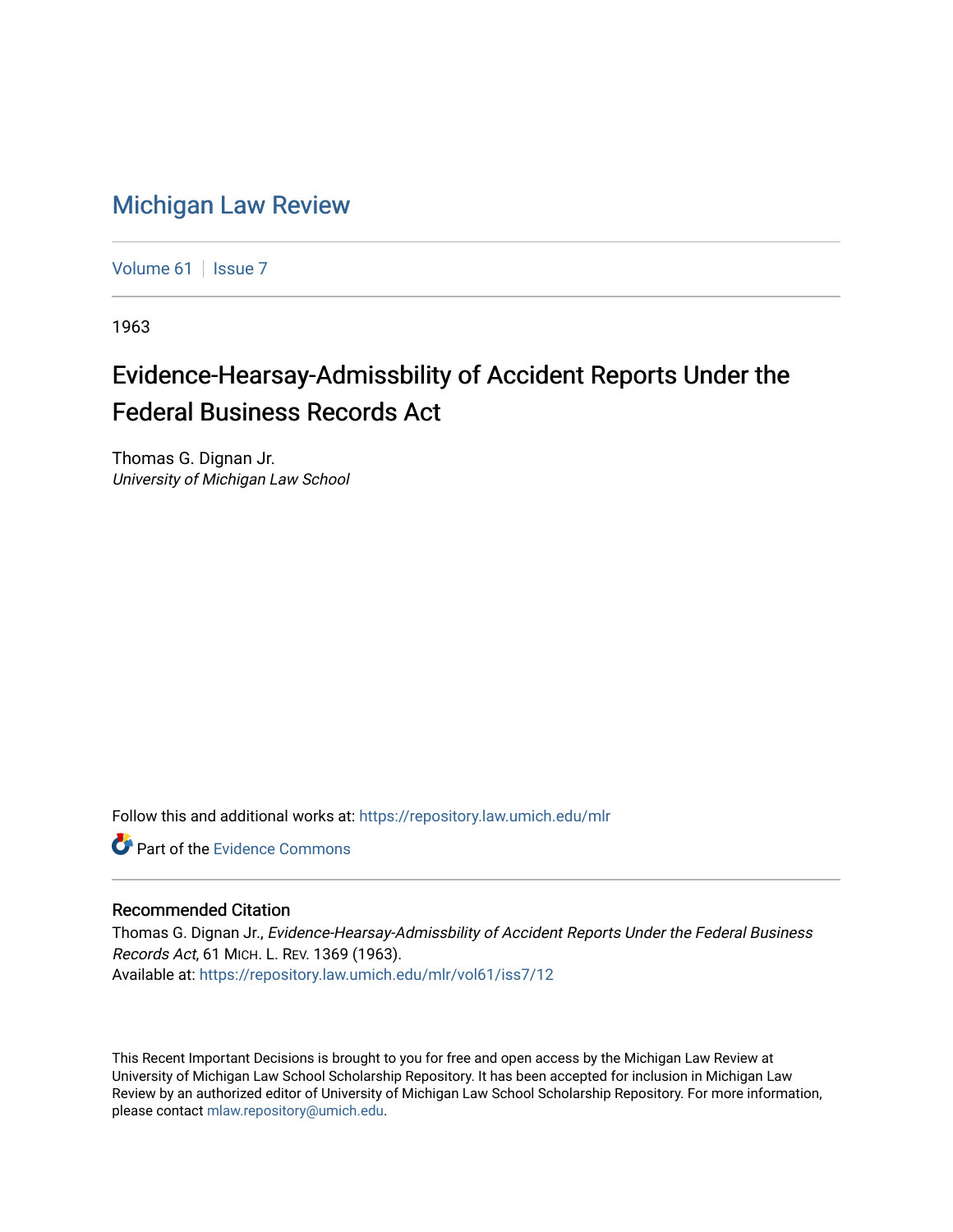EVIDENCE-HEARSAY-ADMISSIBILITY OF ACCIDENT REPORTS UNDER THE FEDERAL BUSINESS RECORDS ACT-The United States, as assignee of a civilian seaman's claim, brought an action against the defendant for injuries received when the seaman slipped on a walkway which the defendant had contracted to maintain in good repair.1 At the trial plaintiff sought to introduce into evidence a report compiled by the seaman's superior, such report being required to accompany the seaman's claim for compensation from the Government.2 Admission of the report under the Federal Business Records Act3 was denied, and the Government's case was thereby materially weakened. Judgment was entered on a jury verdict for the defendant. On appeal, *held,* reversed and remanded for a new trial. Two of the judges, employing different rationales, concluded that the report was admissible,<sup>4</sup> while the third, though concurring in the decision to

1 The seaman was compensated under the Federal Employees' Compensation Act § 1, !19 Stat. 742 (1916), as amended, 5 U.S.C. § 751 (1958). He then assigned his claim against the defendant to the United States as required by the statute. Section 26, 39 Stat. 747 (1916), as amended, 5 U.S.C. § 776 (1958).

2 Federal Employees' Compensation Act § 24, 39 Stat. 747 (1916), as amended, 5 u.s.c. § 774 (1958).

s Section 1, 28 U.S.C. § 1732 (1958).

4' Judge Waterman held that the report was admissible because the circumstances of its compilation indicated that it was sufficiently trustworthy. Principal case at 797. Judge Clark, on the other hand, rejected the trustworthiness test followed by Judge Waterman,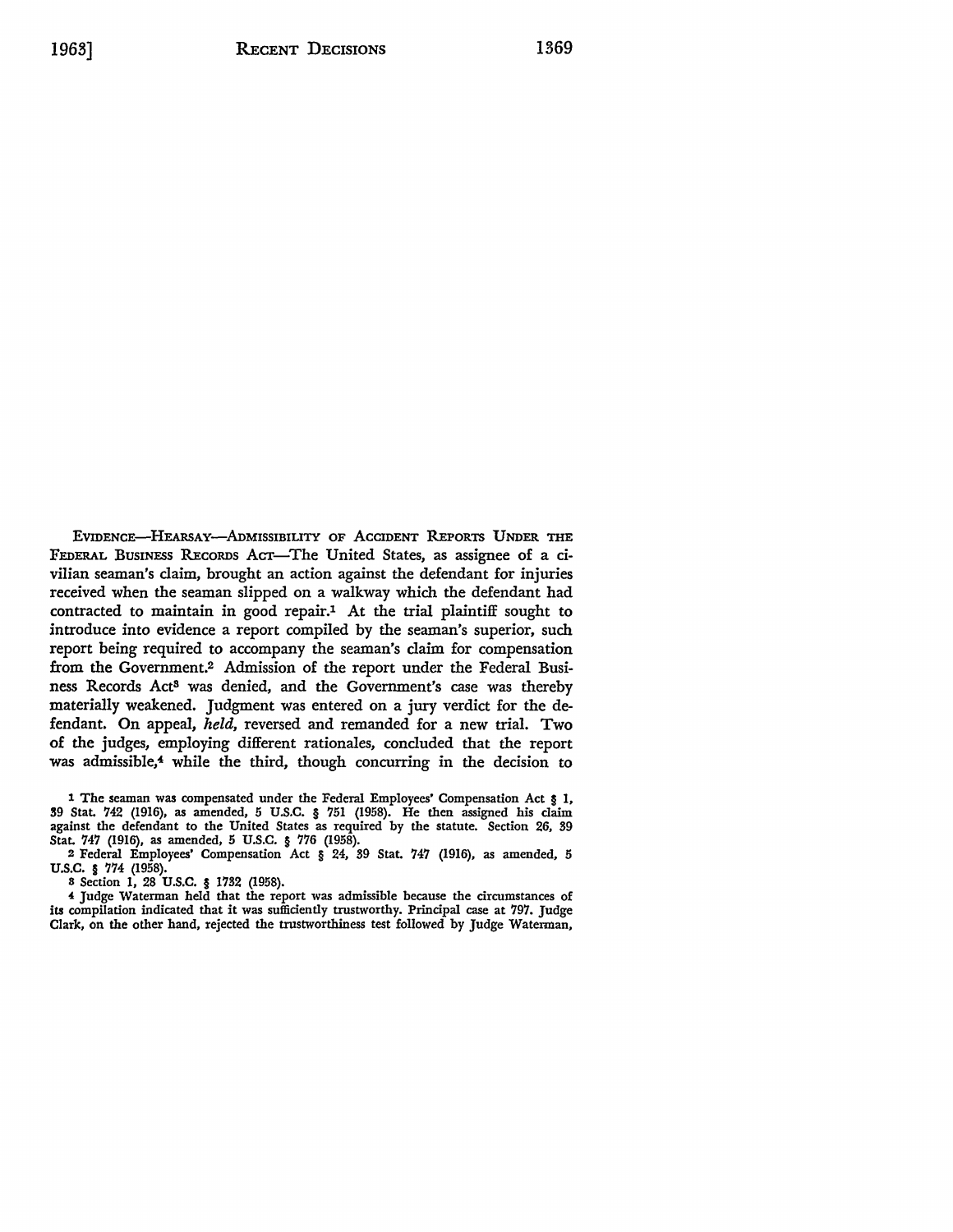grant a new trial, disagreed with the determination as to the admissibility of the report.5 *United States v. New York Foreign Trade Zone Operators, Inc.,* 304 F.2d 792 (2d Cir. 1962).

At common law two principal exceptions to the hearsay rule were developed which made possible the admission of business records into evidence.6 The older of these exceptions was the "shopbook rule," which facilitated the introduction of the small tradesman's shop records into evidence, thus lessening the burden imposed on him by his incompetency as a witness resulting from his interest as a party. The second exception provided that records made in the regular course of business would be admissible when the entrant was unavailable to testify in person.7 As the common law developed, these exceptions became so circumscribed that it was almost impossible in many instances for litigants *to* use their business records as evidence.8 The need for legislative reform stimulated the drafting of a model act by the Commonwealth Fund Committee.9 The Model Act has been adopted with minor changes by seven states,10 as well as by the federal government.11 In addition, it became the basis for the Uniform Business Records as Evidence Act,12 which has been adopted in twentyfive states.13

In enacting the Federal Business Records Act, Congress intended to create a liberal and uniform rule throughout the federal judicial system which would facilitate the admission of voluminous account books and

and concluded that the statutory language required the admission of all records once their regularity was established, regardless of the inherent trustworthiness of the report. Principal case at 799.

<sup>5</sup>Judge Moore agreed with Judge Waterman that trustworthiness was an essential factor to be considered in determining admissibility. However, he thought that the trial court should be given a chance to pass on the issue of trustworthiness before the court of appeals decided it. Principal case at 801.

6 See 5 WIGMORE, EVIDENCE § 1518 (3d ed. 1940).

7 See generally Polasky &: Paulson, *Business Entries,* 4 UTAH L. REv. 327 (1954); 47 HARV. L. REV. 1044 (1934).

s See Cardozo, *A Ministry of Justice,* 35 HARV. L. REv. 113, 122 (1921). See also 5 WIGMoRE, *op. cit. supra* note 6, § 1520.

<sup>9</sup> MORGAN *et al.*, THE LAW OF EVIDENCE; SOME PROPOSALS FOR ITS REFORM 63 (1927). 10 ALA. CODE tit. 7, § 415 (1960); CONN. GEN. STAT. ANN. § 52-180 (1960); ME. REV. STAT. ch. 113, § 133 (1954); Mn. ConE ANN. art. 35, § 59 (1958); MAss. ANN. LAws ch. 233, § 78 (1956); N.M. STAT. ANN. § 20-2-12 (1954); R.I. GEN. LAws ANN. § 9-19-13 (1957).

11 28 U.S.C. § 1732(a) (1958). "In any court of the United States and in any court established by Act of Congress, any writing or record, whether in the form of an entry in a book or otherwise, made as a memorandum or record of any act, transaction, occurrence, or event, shall be admissible as evidence of such act, transaction, occurrence or event, if made in the regular course of business, and if it was the regular course of business to make such memorandum or record at the time of such act, transaction, occurrence, or event within a reasonable time thereafter.

"All other circumstances of the making of such writing or record .•. may be shown to affect its weight, but such circumstances shall not affect its admissibility."

12 9A UNIFORM LAws ANN. 299 (1957).

13 See *id.* at 297. See also Green, *The Model and Uniform Statutes Relating to Business Entries as Evidence,* 31 TuL. L. REv. 49 (1956); Norville, *The Uniform Business Records as Evidence Act,* 27 ORE. L. REV. 188 (1948).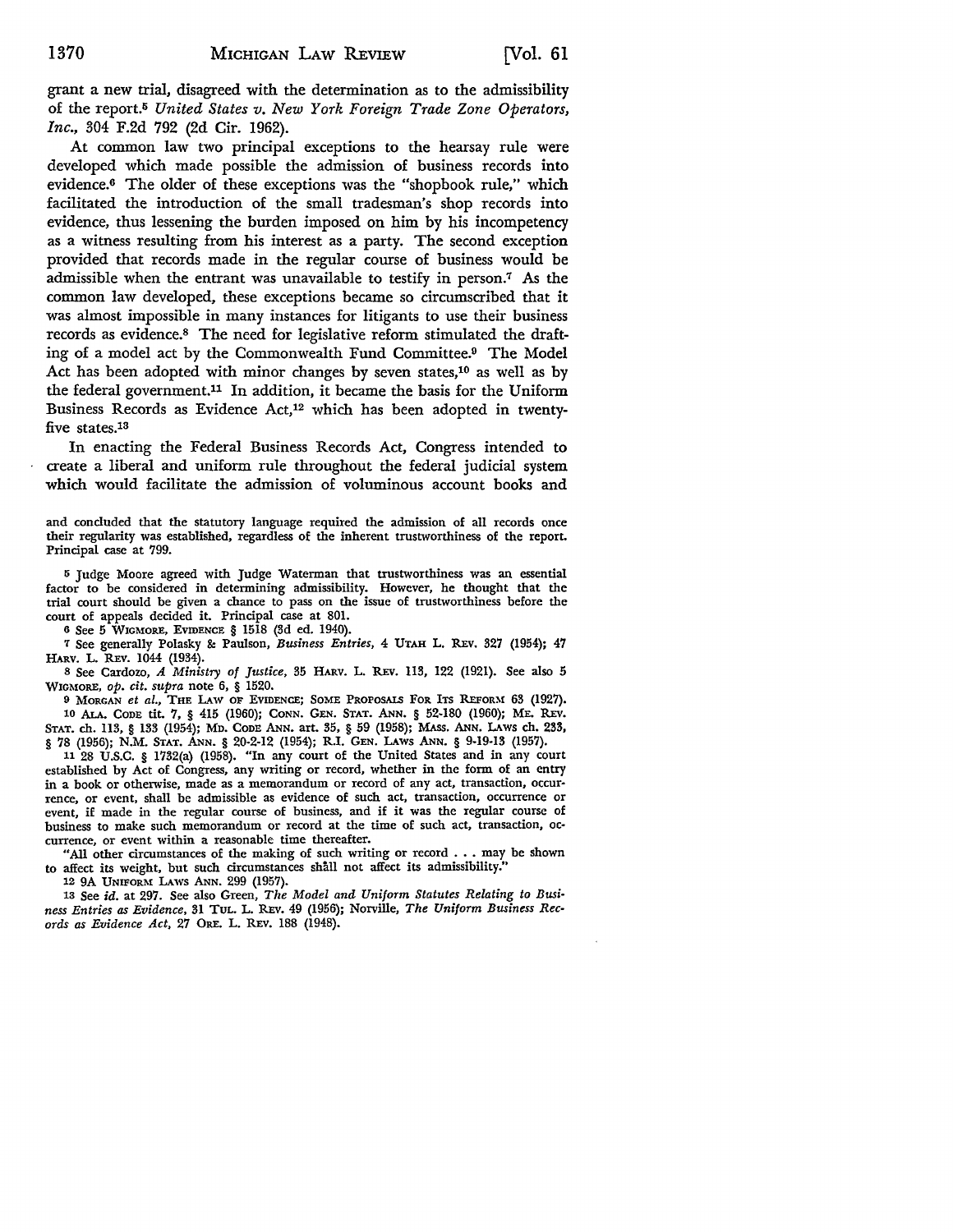other business records into evidence in the absence of direct testimony by the entrant.14 The language of the statute does not specify whether or not accident reports are also admissible, and Congress intimated no opinion on the subject in its committee reports.15 Admission of accident reports under the Federal Business Records *Act* was considered by the Supreme Court for the first and only time in *Palmer v. Hoffman.16* In that case the Court affirmed a decision by the Second Circuit that an accident report made by defendant's employee, a railroad engineer, was inadmissible under the statute.<sup>17</sup> Although this report was compiled pursuant to a routine company policy and in the presence of an official of the Massachusetts Public Utilities Commission, the court of appeals stated that its compilation was surrounded by circumstances which were "dripping with motivation to misrepresent."18 The court did, however, conclude that the report was made in the regular course of the railroad company's business. By deciding that the report was made in the regular course of business, while at the same time refusing *to* allow its admission into evidence, the Second Circuit placed itself in the position of deciding on admissibility in direct contravention to the express statutory language.19 In affirming, the Supreme Court avoided this dilemma by holding that the report was not made in the "regular course of business" because it was compiled primarily in anticipation of litigation, rather than for use in the operation of the railroad. The Court also noted that the original common-law business records exception had been created on the premise that such records were inherently trustworthy. There is some indication in the opinion that circumstances which suggest a lack of trustworthiness may have a bearing on the determination of whether a report is "regular" within the meaning of the statute. Thus, the *Palmer* decision effected an interpretation of the Federal Business Records Act which would appear to be consistent with the historical common-law business records exception. It is not so clear, however, that the decision was in accord with the intentions of the framers of the Model Act.2°

14 S. REP. No. 1965, 74th Cong., 2d Sess. (1936).

15 At common law it was generally held that accident reports did not come within the business records exception to the hearsay rule. See Davis v. Michigan Cent. R.R., 294 III. 355, 128 N.E. 539 (1920); Bloom v. Union Ry., 165 App. Div. 257, 150 N.Y. Supp. 779 (1914); Quigley v. Gulf C. & S.F.R.R., 142 S.W. 633 (Tex. Civ. App. 1911); Conner v. Seattle, R. &: S.R.R., 56 Wash. 310, 105 Pac. 644 (1909). *But see* O'Driscoll v. Lynn &: B.R.R., 180 Mass. 187, 62 N.E. 3 (1902); Sullivan v. Minneapolis St. Ry., 161 Minn. 45, 200 **N.W.** 922 (1924); Lebrun v. Boston &: M.R.R., 83 N.H. 293, 142 Atl. 128 (1928).

16 318 U.S. 109 (1943).

17 Hoffman v. Palmer, 129 F.2d 976 (2d Cir. 1942).

18 *Id.* at 991.

19 See note 11 *supra.* Once a report is established as being in the regular course of business, other factors may be deemed to affect only its weight but not its admissibility. 20 *Palmer* was widely criticized because it was thought that this decision had severely restricted the scope of the statutory exception. Also, the commentators foresaw a resurgence of the confusion which had plagued the courts regarding the admissibility of business records before the statutory reform. See, e.g., McCORMICK, EVIDENCE § 287,

at 604 (1954); Note, 56 HARV. L. REV. 458 (1942); Morgan, *The Law of Evidence 1941*-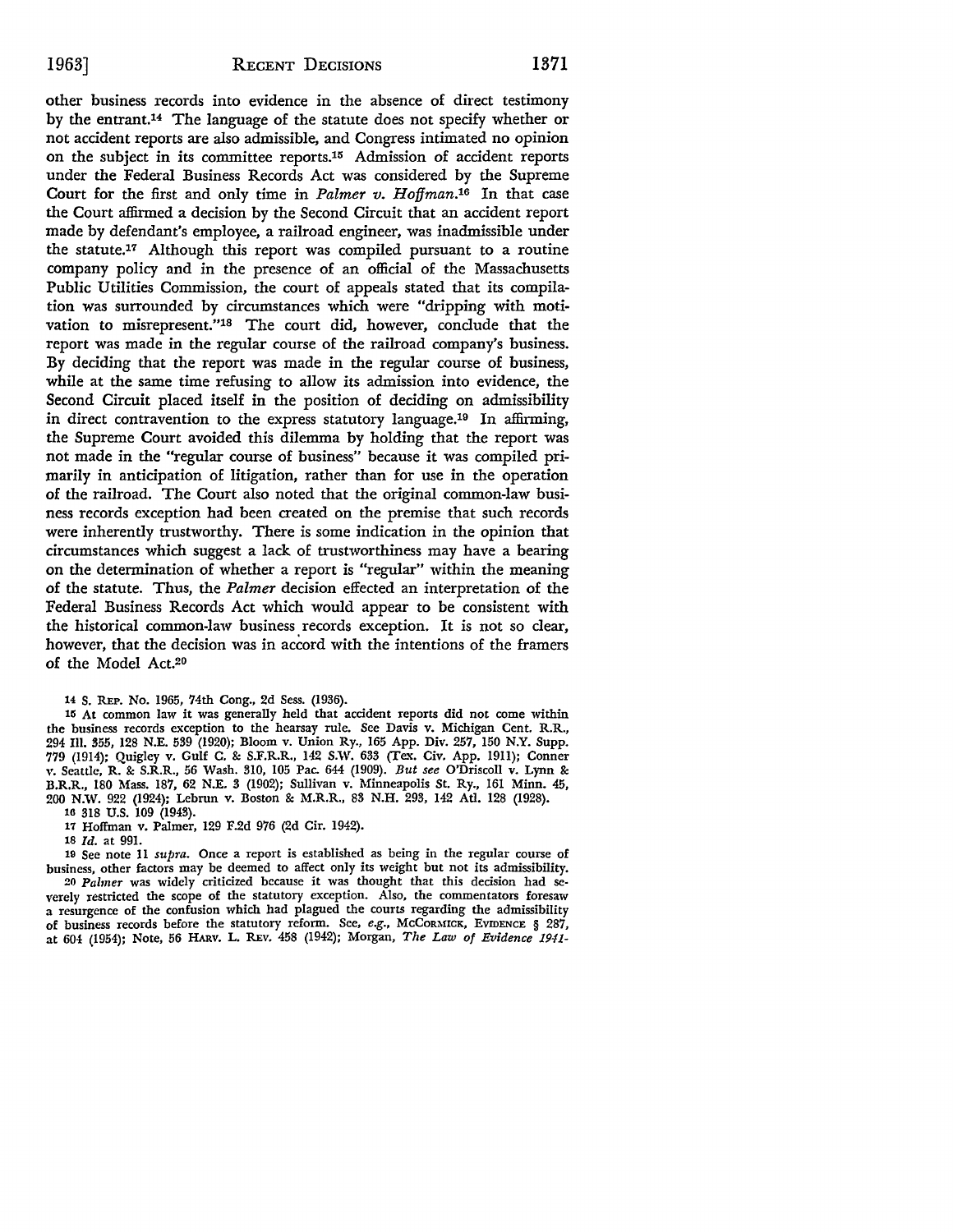*Post-Palmer* decisions by the circuit courts of appeals indicate a lack of agreement as to the circumstances necessary for a given accident report to be admitted into evidence under the Federal Business Records Act. For example, the Second Circuit has envisaged no difficulty in admitting accident reports where they are introduced against the maker,<sup>21</sup> while the Third Circuit has denied admission of such reports in like circumstances.<sup>22</sup> The Third Circuit, however, has admitted accident reports compiled by the Government when it was not a party to the litigation.28 Decisions by the District of Columbia Circuit indicate a view that the *Palmer* decision allows the admission of only those records which are compiled on a dayto-day basis.24 Such an interpretation would seem, in effect, to require the exclusion of all accident reports. Although the Fourth and Sixth Circuits have stated that the "character of the records" as an "earmark of their reliability" is the determining factor, these courts have decided that the nature of accident reports is such that they are inadmissible under the Federal Business Records Act.25 In contrast to these somewhat mechanical approaches, previous decisions of the Second Circuit have indicated that, in applying the *Palmer* decision, a number of factors are to be considered by the trial court in determining the question of admissibility of a **given**  accident report.26

In the principal case the opinions by Judges Waterman and Moore appear to follow the approach previously espoused in decisions by the Second Circuit. Unlike the situation in some earlier cases in that court, the accident report involved in the principal case was not compiled by the party against whom it was to be introduced, nor was it compiled by a disinterested third party. Judge Waterman was, however, especially influenced by two other factors: first, the report was not prepared for the purpose of litigation in a court of general jurisdiction, but rather to accompany the seaman's claim for statutorily fixed compensation; secondly, the maker of the report testified at the trial and was available for cross-

*1945,* 59 HARV. L. REv. 481 (1946); Comment, 48 CoLUM. L. REv. 920 (1948); 17 So. CAL. L. REv. 165 (1944). *But cf.* Polasky &: Paulson, *supra* note 7, at 343-45; 43 CoLUM. L. REv. 392 (1943).

21 Korte v. New York, N.H. &: H.R.R, 191 F.2d 86 (2d Cir.), *cert. denied,* 342 U.S. 868 (1951); Pekelis v. Transcontinental &: W. Airlines, Inc., 187 F.2d 122 (2d Cir.), *cert. denied,* 341 U.S. 951 (1951). Of course, these reports could have been introduced as an admission against interest without resorting to the Federal Business Records Act. See McCormick, op. cit. supra note 20, §§ 253-57.

22 Nuttal v. Reading Co., 235 F.2d 546 (3d Cir. 1956); Masterson v. Pennsylvania R.R., 182 F.2d 793 (3d Cir. 1950).

23 Moran v. Pittsburgh-Des Moines Steel Co., 183 F.2d 467 (3d Cir. 1950).

24 See Clainos v. United States, 163 F.2d 593 (D.C. Cir. 1947); New York Life Ins. Co. v. Taylor, 147 F.2d 297 (D.C. Cir. 1945).

25 See Hartzog v. United States, 217 F.2d 706 (4th Cir. 1954); NLRB v. Sharples Chems., Inc., 209 F.2d 645 (6th Cir. 1954).

26 See Puggioni v. Luckenbach S.S. Co., 286 F.2d 340 (2d Cir. 1961), where the court indicated that *Palmer* gave wide discretion to the trial courts in the matter of admitting accident reports under the Federal Business Records Act.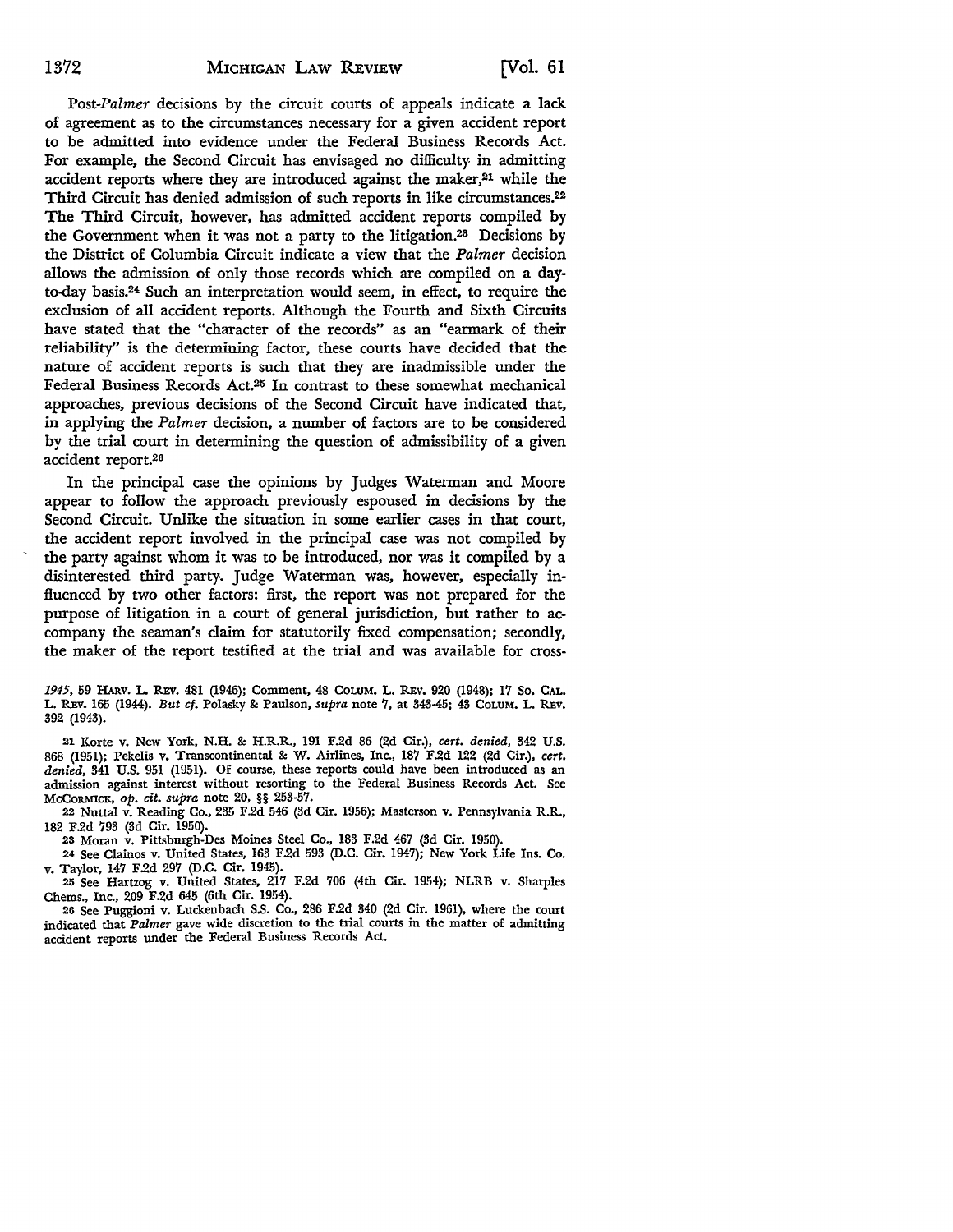examination.27 In addition, the report was "regular" in the sense that similar reports were made in all accident cases involving an application for compensation under the Federal Employees' Compensation Act.

If one accepts as correct the double test of regularity and trustworthiness applied by Judges Waterman and Moore, it becomes important to determine what factors should be influential in deciding whether or not to admit a given accident report. As to the aspect of "regularity," the fact that similar reports were compiled by the entrant after every accident would be an important consideration.28 Moreover, it should be ascertained whether a standard procedure was followed in compiling the particular report which is being offered in evidence. In cases where the accident report of a private business is sought to be introduced, a court should inquire into whether such reports are normally made throughout the industry. With regard to "trustworthiness," certainly reports which are being entered against the maker should be allowed in most cases,<sup>29</sup> and, in addition, it would seem that most accident reports compiled by a third party should likewise be admitted. In *Palmer* the Supreme Court indicated that all reports should be carefully scrutinized in order to ascertain if their primary function was to aid in litigation. According a great deal of weight to such a factor would seem questionable, since accident reports, like any business record, will frequently give one of the parties an advantage in litigation, as one primary purpose for compiling most records is to assist in or to avoid the litigation of disputes. On the other hand, if the report was compiled at a time when a lawsuit was obviously anticipated, this would definitely be a relevant consideration. The experience and capability of the person who compiled the report may also be indicative of its trustworthiness. Illustratively, a report of an automobile accident might be more trustworthy if prepared by a police officer<sup>30</sup> rather than by a private citizen. A test which would require consideration of the above factors in ascertaining the trustworthiness of accident reports offered under the Federal Business Records Act would do much to effectuate the purpose

27 This factor has influenced the Second Circuit in a previous decision. See Central R.R. v. Jules S. Sottnek Co., 258 F.2d 85 (2d Cir. 1958), *cert. denied,* 359 U.S. 913 (1959). The fact that the maker is available for cross-examination may not be as significant as Judge Waterman indicates, because cross-examination in federal courts is limited to matters raised on direct. Thus, if the entrant merely testifies that he made the report, cross-examination might be of little aid to opposing counsel. See McCORMICK, *op. cit. supra* note 20, § 21.

28 Moreover, it would appear that a high degree of trustworthiness should be accorded to records which contain information pertaining to an accident, but are not actual accident reports. For example, the Second Circuit admitted a ship's log into evidence which branded the defendant as the aggressor in an assault case. See United States v. Strassman, 241 F.2d 784 (2d Cir. 1957). *But cf.* principal case at 801 Gudge Moore's opinion).

20 See note 22 *supra.* 

so Police reports of auto accidents have generally been held admissible, so long as the report is made from a police officer's own knowledge and not from what others have told him. See Gencarella v. Fyfe, 171 F.2d 419 (1st Cir. 1948); McWilliams v. Lewis, 125 F.2d 200 (D.C. Cir. 1941). Cf. McKee v. Jamestown Baking Co., 198 F.2d 551 (3d Cir. 1952).